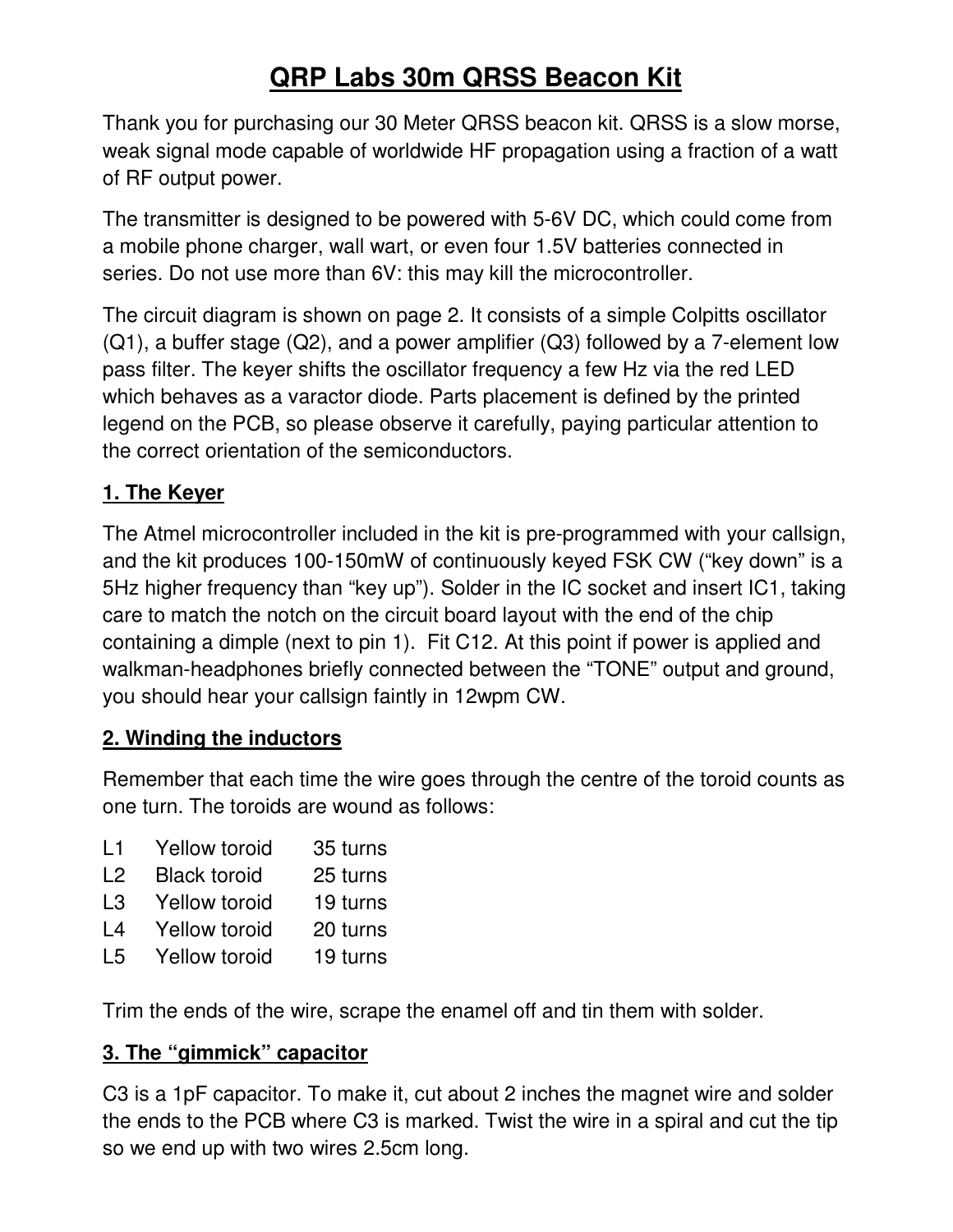

## **Parts List**

## **Resistors**

- R1 470K (Yellow-Purple-Yellow)
- R2 10K (Brown-Black-Orange)
- R3 180 ohm (Brown-Grey-Brown)
- R4 330 ohm (Orange-Orange-Brown)
- R5 150 ohm (Brown-Green-Brown)
- R6 6.8K (Blue-Grey-Red)
- R7 12K (Brown-Red-Orange)
- R8 2.2K trimmer potentiometer

## **Semiconductors**

- IC1 ATtiny13 keyer chip
- LED 5mm Red LED
- Q1,2 2N3904 transistor
- Q3 2N7000 transistor

## **Inductors**

L1,3,4,5 T36-7 toroid L2 FT37-43 toroid

## **Capacitors**

- C1,2 220pF
- C3 1pF twisted wire
- C4 47pF
- C5,8 270pF
- C6,7 560pF
- C9 25pF trimmer capacitor
- C10 470pF
- C11 1nF
- C12 47nF

## **Miscellaneous**

Printed Circuit Board IC Socket for IC1 10.140MHz quartz crystal Wire for winding toroids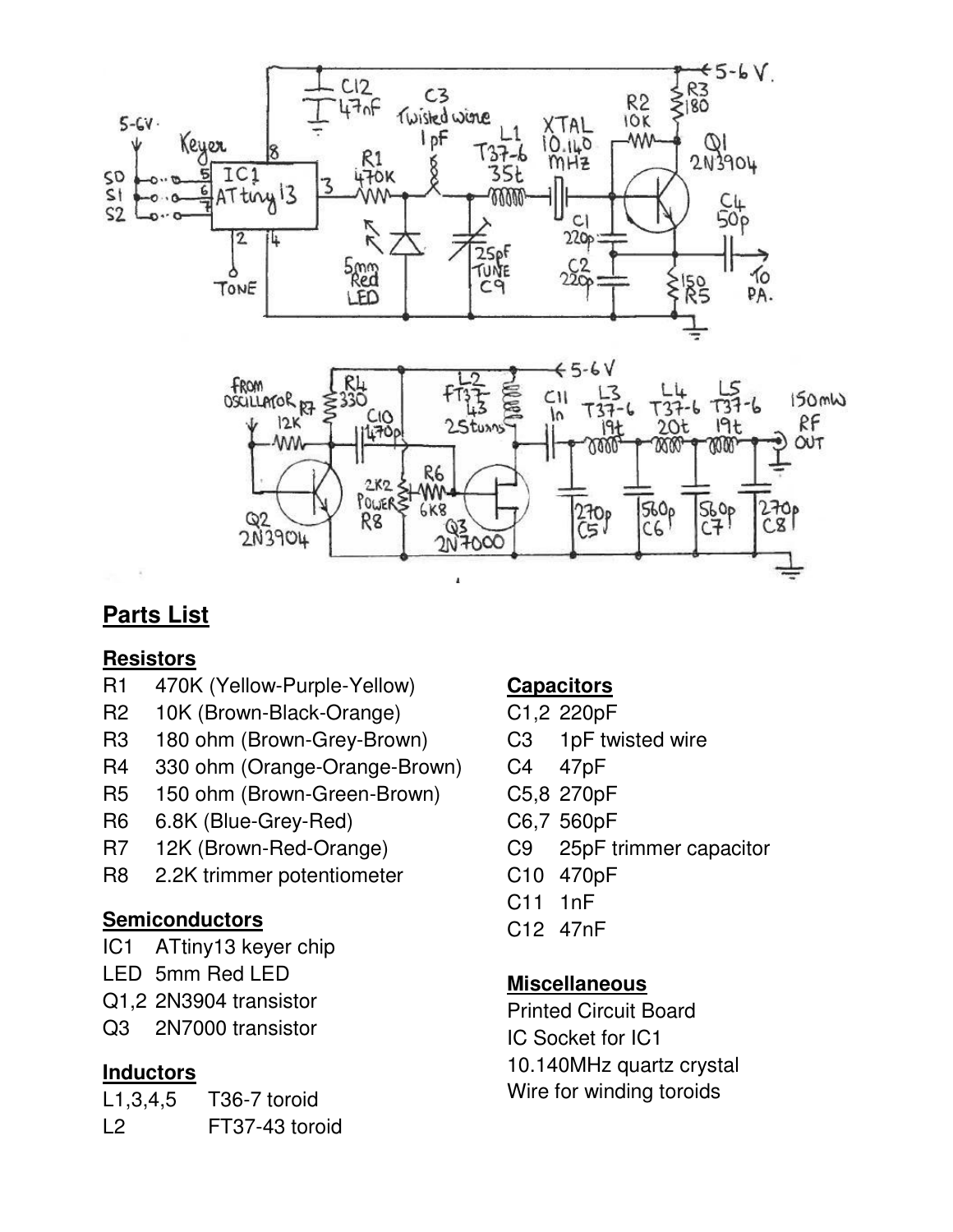## **4. Crystal Oscillator and buffer stage**

Solder R1,D1,C2, C3, L1, the 10.140 crystal, R2, C3, C4, Q1, Q2, R3, R4, C5, R5, R6 and C6. When power is applied to the board, you should be able to check that the oscillator works by listening for it at 10.140MHz on a communications receiver, using a frequency counter or oscilloscope connected to C10.

#### **6. The PA and low pass filter**

Solder the rest of the components to the board. **TURN R8 FULLY CLOCKWISE.**  Connect the output of the LPF to a 50 ohm dummy load (two ¼-Watt 100-ohm resistors in parallel will do). Connect some means of measuring power such as a power meter or an oscilloscope. Apply power to the board. Slowly turn R8 anticlockwise and monitor the output power. You should be able to achieve more than 100mW before you notice that power starts to dip; then turn R8 back to the peak power point. If you turn R8 too far you may destroy Q3. Q3 should not get noticeably warm. If it does, then R8 is too far anti-clockwise.

#### **7. Setting the keyer speed**

The PCB contains links at pins 5, 6 and 7 of IC1 which allow the keying speed to be set. By default (no wire links), the keyer speed is 12wpm CW, which is useful for testing but no good at all for QRSS. A good recommended speed for QRSS is 6 second CW dots. To select this speed, just connect a wire between the top pair of holes, which are connected to pin 7 of IC1. These holes are labelled 2 and 5 and are right under the "QRP Labs" label. The full list of speed settings is shown in the table below ("X" means connect the wire link):

|                   | 12wpm | 6wpm | 1s | 3s | 6s | 10 <sub>s</sub> | 15s | 20s |
|-------------------|-------|------|----|----|----|-----------------|-----|-----|
| <b>S2 (pin 7)</b> |       |      |    |    |    |                 |     |     |
| <b>S1 (pin 6)</b> |       |      |    |    |    |                 |     |     |
| <b>S0 (pin 5)</b> |       |      |    |    |    |                 |     |     |

## **8. Tuning**

It is very important to realise that by far the hardest part of any successful QRSS beacon operation, is tuning the oscillator to the correct frequency. Most 30m QRSS stations monitor a narrow 100Hz-wide band from 10,140,000 to 10,140,100. If you are much outside this, the chances are that nobody will see your signal. It is therefore essential either to adjust your output frequency using an accurately calibrated frequency counter, or an accurately calibrated receiver.